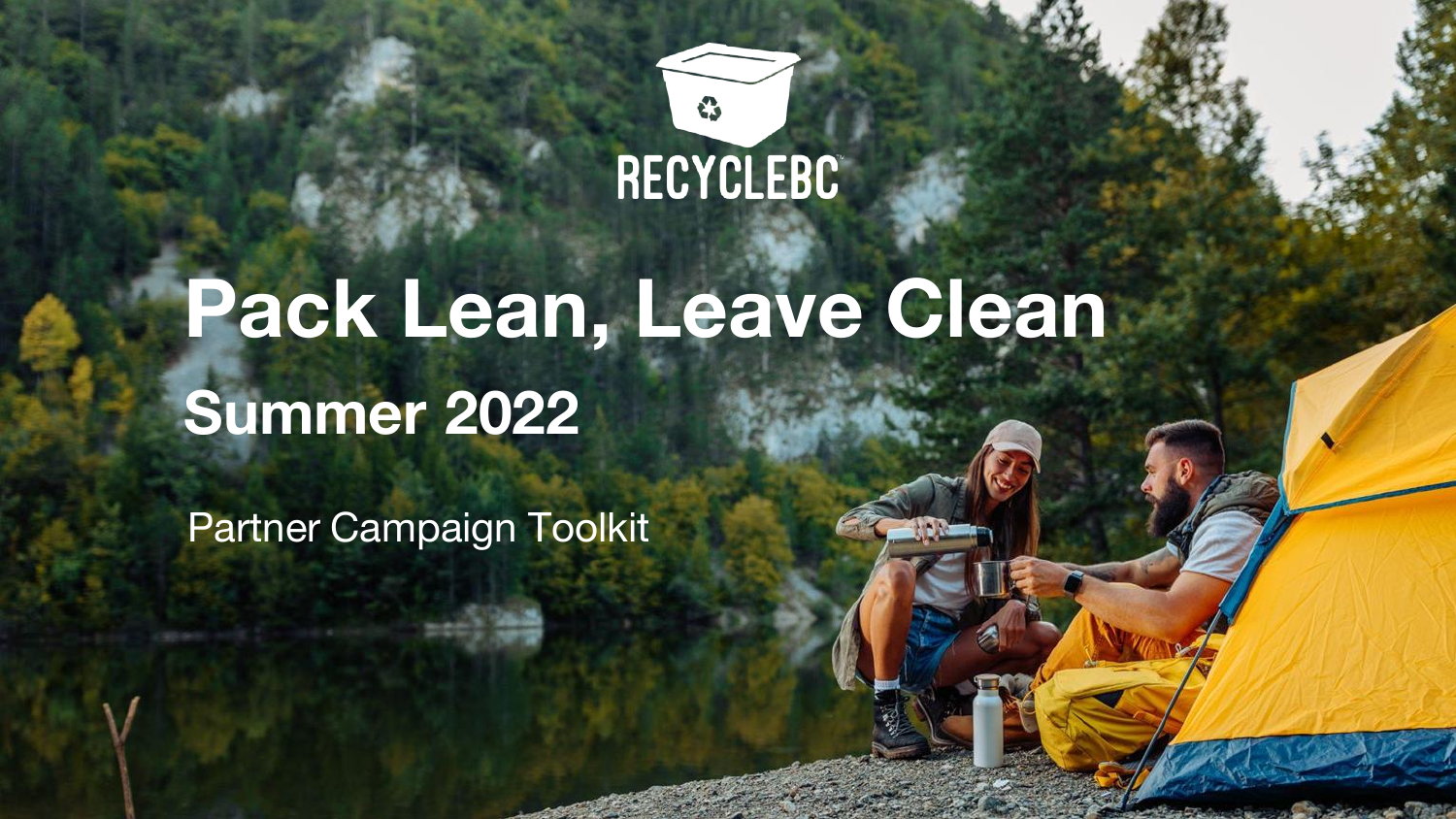## **Table of Contents**

- 1. Pack Lean, Leave Clean About the Campaign
- 2. Campaign Messages
- 3. Social Media Guidelines
- 4. Official Hashtags
- 5. Sample Social Posts and Visual Assets
- 6. Recycling in BC Parks
- 7. What are Flexible and Soft Plastics?
- 8. Where to Recycle Camping Packaging
- 9. Content Partnership
- 10. Who is Recycle BC?

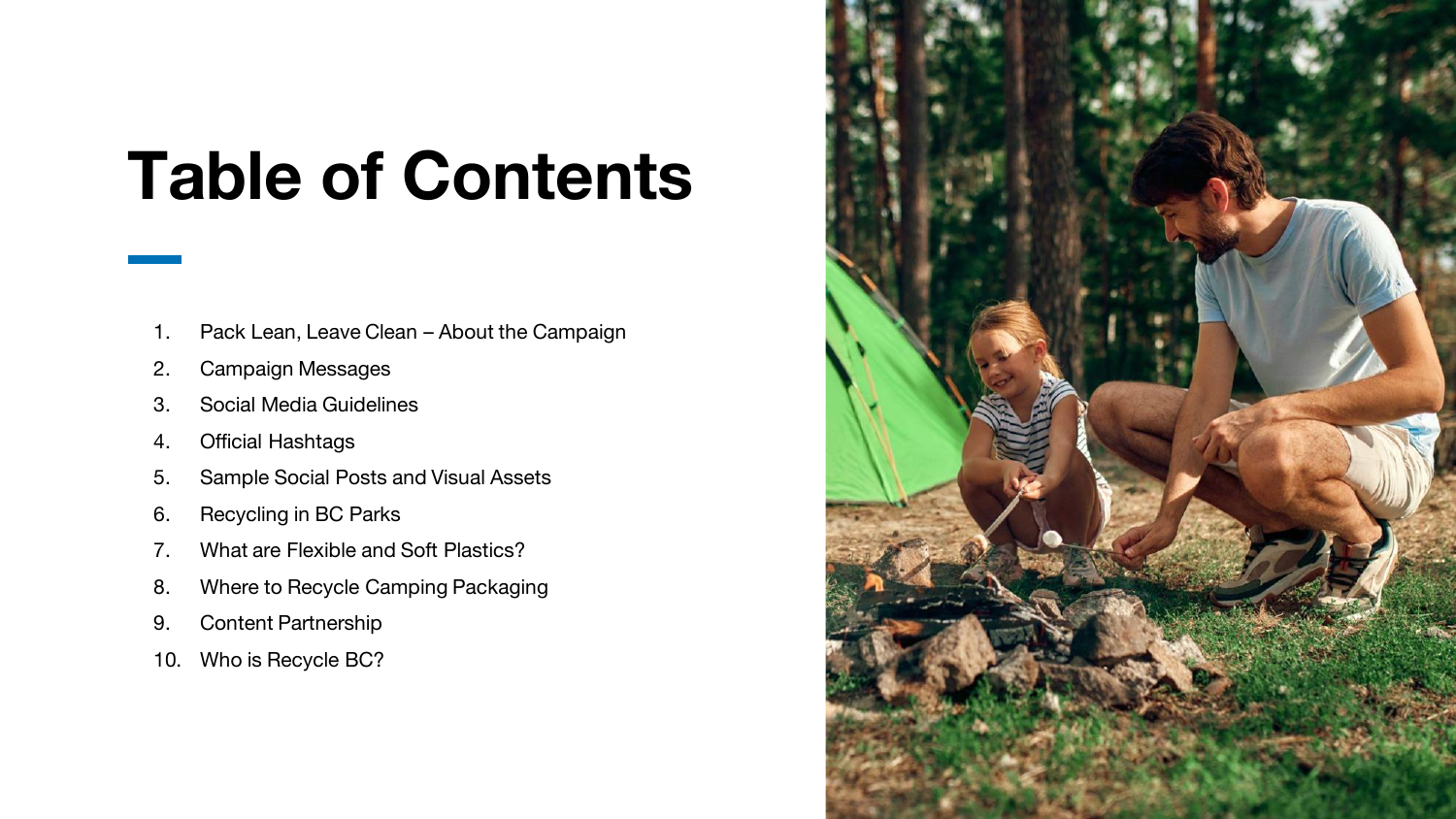## **Pack Lean, Leave Clean**

**June 22 – September 6, 2022**

The Pack Lean, Leave Clean campaign from Recycle BC is designed to raise awareness about opportunities for visitors and residents of British Columbia who enjoy outdoor recreation to recycle their camping packaging, specifically soft plastics.

The campaign is based on the 'take nothing but pictures, leave nothing but footprints' maxim, providing instructions on how to pack, pick up, and dispose of recyclable materials after your stay in nature, with an emphasis on soft plastics. There are many different kinds of outdoor recreationists in BC, and we have identified the following three categories of campers/camping for this campaign: Backpacking, Car Camping and Day-Trippers.

Informative 'Pack Lean, Leave Clean' tips highlight materials campers may not know are recyclable and demonstrate how and where to correctly recycle or return them, as well as tips on how to pack recyclable materials to bring them back through fun and engaging social campaigns.

The campaign launches in June 2022 to align with the beginning of the camping season in the province.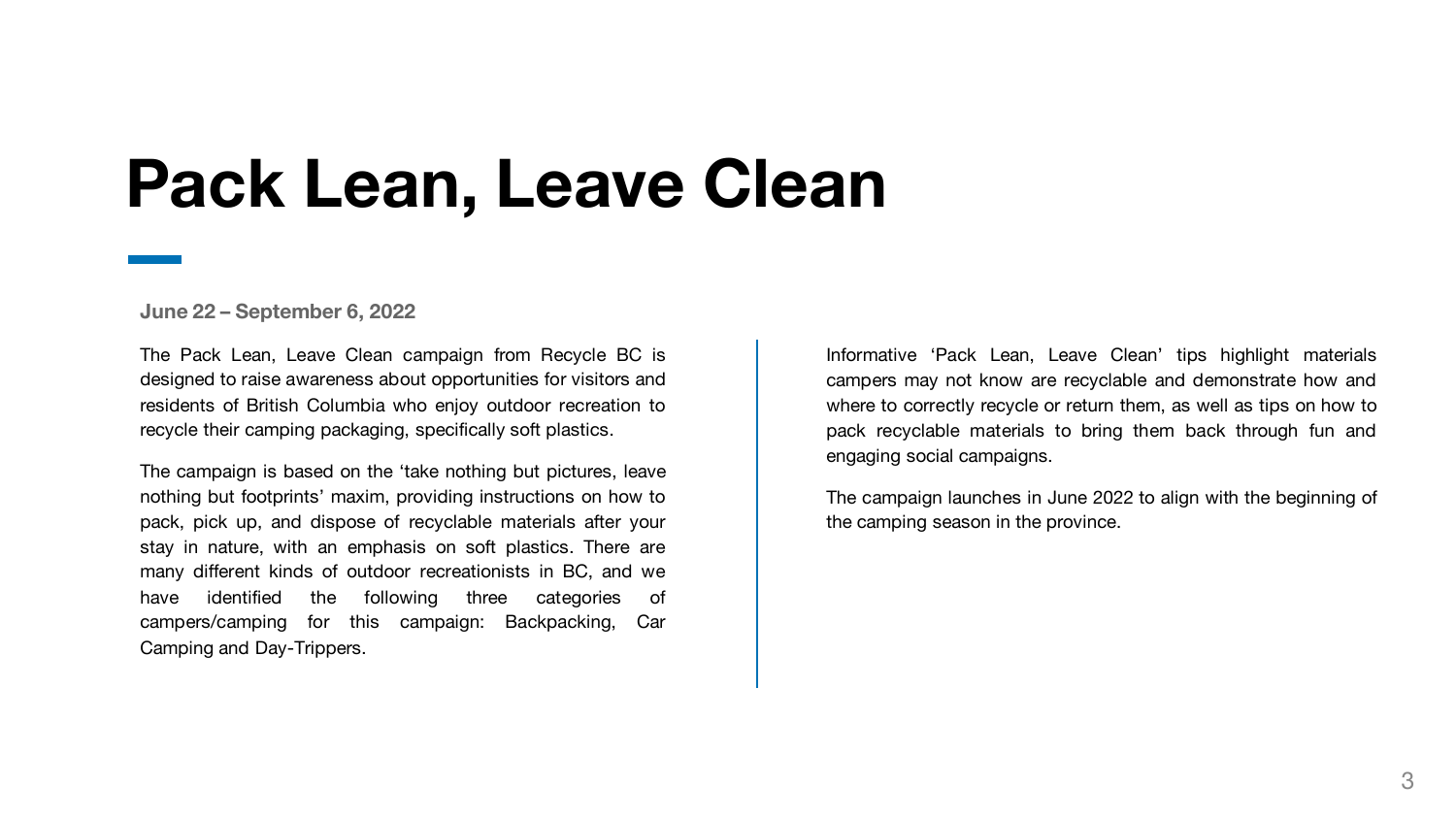# **Campaign Messages**

Campaign messaging is focused on information about plastics campers may not know are recyclable, and creating easy-to-follow pathways for how and where to correctly recycle on their return from the outdoors.

The main call to action for all the campaign is: pack up your recycling, including soft plastics, after camping and take them home or to an appropriate drop-off location on your way home.

### **Messages**

- 1. Pack Lean–minimize packaging before you leave, think about recycling at the start of your trip
- 2. Leave Clean–packing up responsibly, taking your recyclables with you for home or the depot
- 3. Trail Tips/Depot Drops–outdoor recycling tips and how to find a depot
- 4. Recycle Right–various items are recyclable, and can be recycled at home or at a depot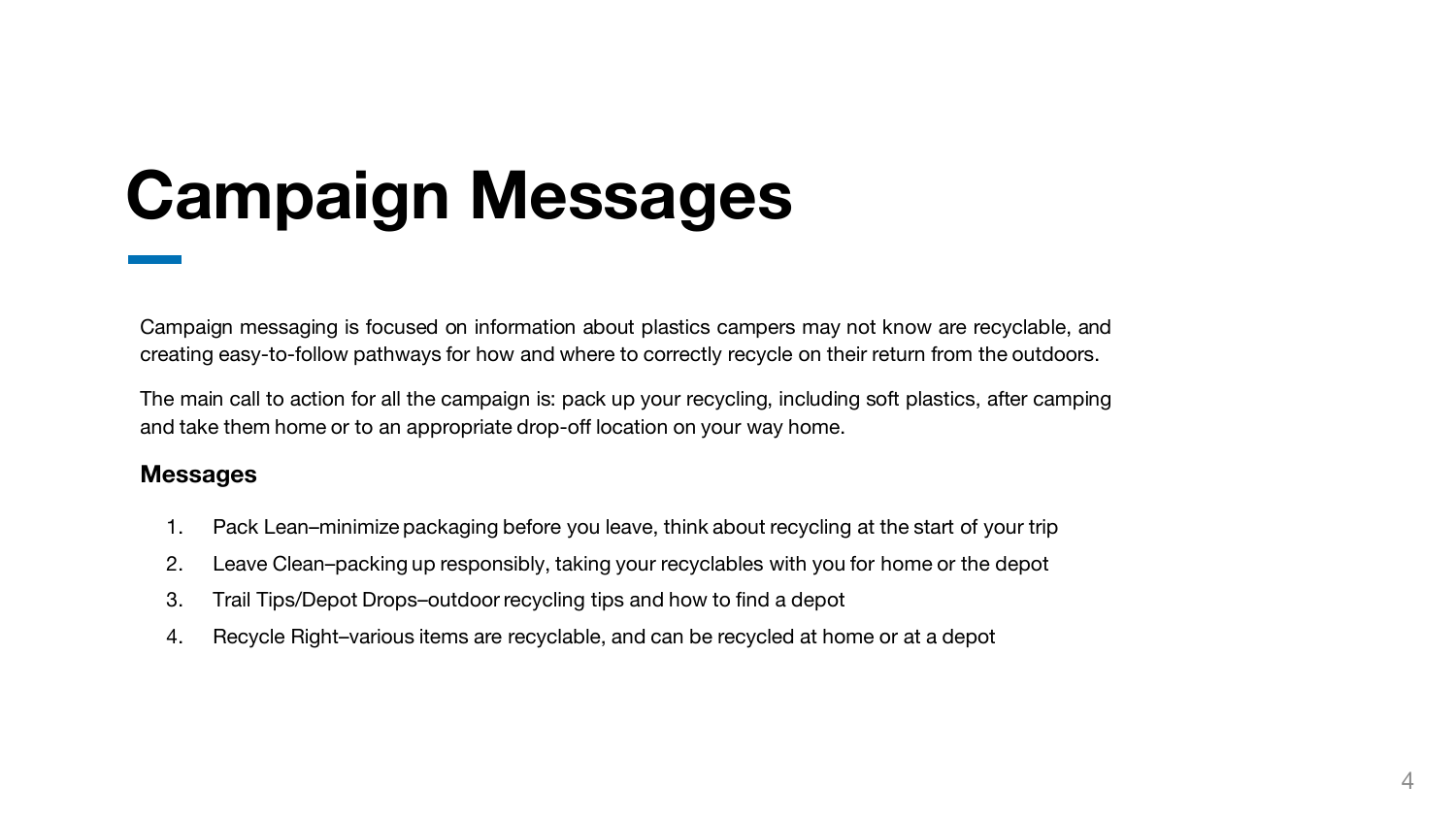## **Social Media Guidelines**

### **How you can participate**

This toolkit is designed to help you and your partners promote the campaign and keep our outdoor spaces beautiful.

We encourage you to participate in the launch by posting the approved messages and/or sharing our Pack Lean, Leave Clean posts on your social media channels.

The Social Media Samples and Visual Assets in this toolkit are approved messaging from Recycle BC.

You can follow and tag us on this channels:

- Facebook [@recyclebc](https://www.facebook.com/recyclebc/)
- Twitter [@recyclebc](https://twitter.com/recyclebc)
- Instagram @[recyclebc](https://instagram.com/recyclebc) (don't forget to check our Insta Stories too!)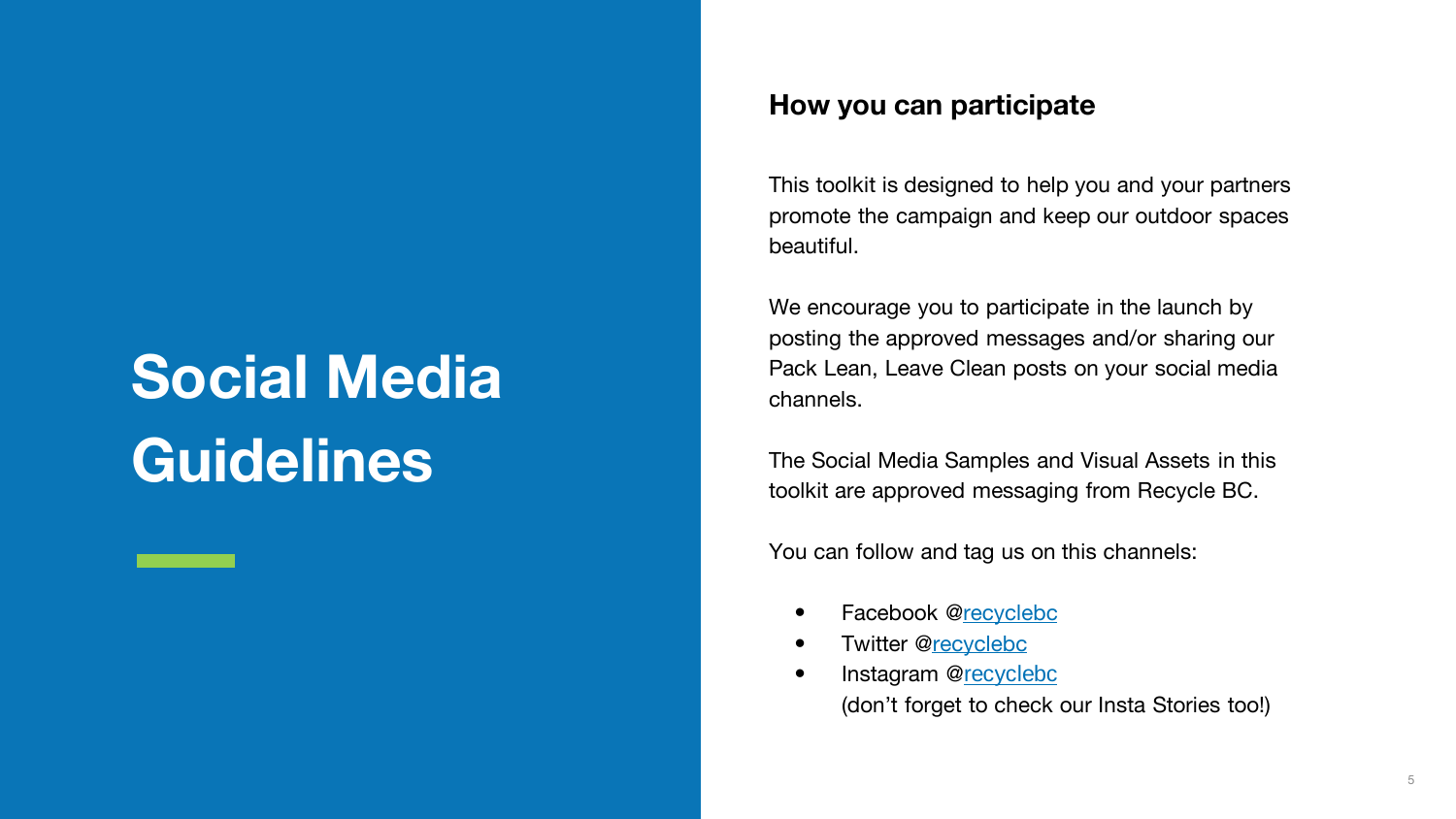# **Official Hashtags**

#RecycleBC (every post) #RecycleRight #DepotDrop #CampClean #PackLean #LeaveClean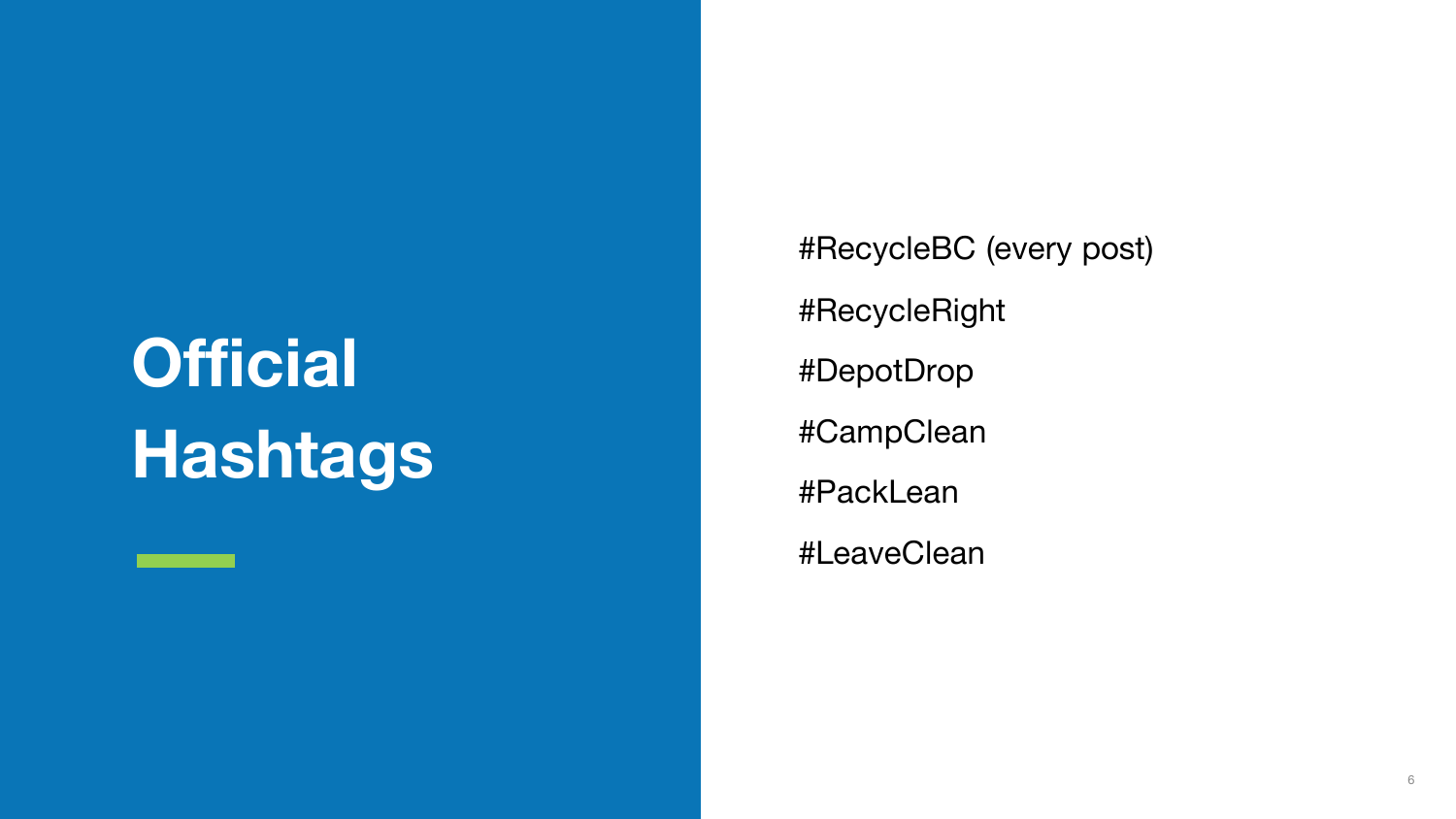### **Sample Social Posts**

Pack Lean, Leave Clean. It's camping season in BC, whether you're out for the day, overnight, or longer, plan ahead to collect and bring back your recyclables. Flexible and soft plastics can be dropped off at participating depots and containers and paper can go in your home recycling or a depot. [RecycleBC.ca/LeaveClean](http://www.recyclebc.ca/LeaveClean)

### **#RecycleBC #CampClean #PackLean #LeaveClean**

Escaping the city for the day? Pack Lean! Minimize your waste by packing bulk food in reusable plastic storage containers or glass containers when possible. Follow [Tag @RecycleBC channel] to learn more.

#### **#RecycleBC #PackLean #LeaveClean #TrailTips**

#DepotDrop! Teach your kids responsible recreation. At the campground show your family how to collect, sort and store the recyclables you pack in. Then plan a trip to drop off your packaging at a depot on the way home. [https://recyclebc.ca/depots](https://recyclebc.ca/where-to-recycle/find-depot/)

### **#RecycleBC #RecycleRight**



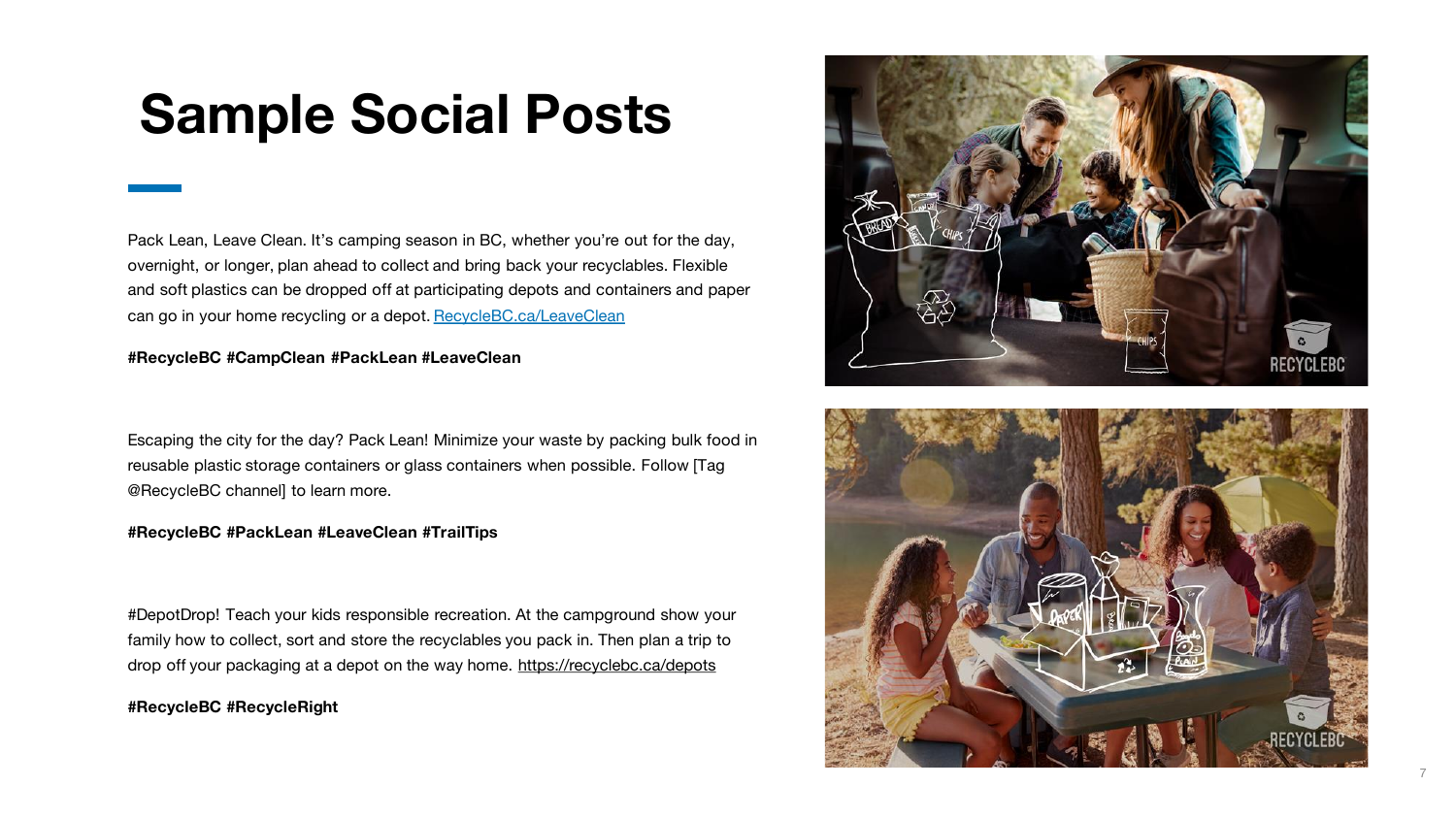### **Sample Social Posts**

No one likes litter on the trail. Remember to take your food packaging with you and recycle your paper, hard plastic, metal and cartons at home or at a participating depot. Find one here: [RecycleBC.ca/Depots](https://recyclebc.ca/depots)

### **#RecycleBC #CampClean #PackLean #LeaveClean**

Teaching kids responsible recreation, including all the different ways you can recycle your camping packaging, keeps BC's outdoor spaces beautiful for generations to come. Follow [Tag @RecycleBC channel] to learn more.

### **#RecycleBC #PackLean #LeaveClean #TrailTips**

#TrailTip! Camping overnight? Flexible packaging, like snacks bags or meal pouches with zippers can be returned to a recycling depot! plan a trip to drop off your packaging at a depot on the way home. [RecycleBC.ca/Depots](http://www.recyclebc.ca/depots)

### **#RecycleBC #PackLean #LeaveClean**

**[Download Assets](https://www.dropbox.com/sh/xu7xxq3g9zlqpp6/AAC1-vW-sDodM_mO7CvqDTasa?dl=0)**



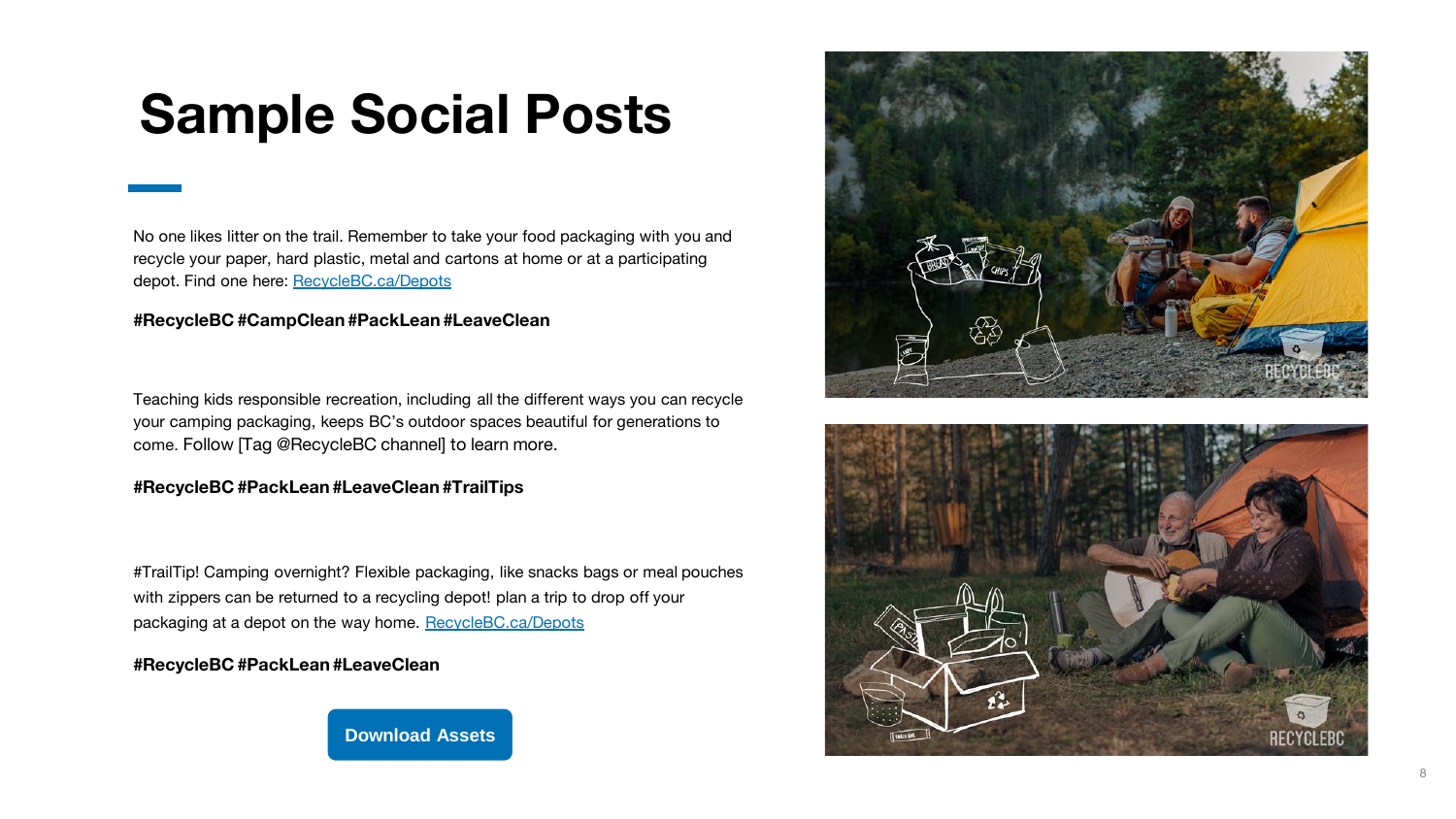

# **Recycling in BC Parks**

### **BC Parks Recycling Guidelines**

Our parks are not self-cleaning. As part of its [Responsible Recreation Guide](https://bcparks.ca/visiting/responsible-recreation/), BC Parks emphasizes the importance of cleaning up after you've visited. The responsibility is with visitors to remember to leave nature the way they found it, packing up and taking home garbage, organics and recyclables.

### **Taking recyclables with you at the end of your stay is important because:**

- Waste and organic matter attracts wildlife and increases wildlife-human conflict.
- Leaving waste in bear caches and bear hangs can damage these facilities and prevent others from using them.
- Waste ruins the enjoyment of the park for other visitors.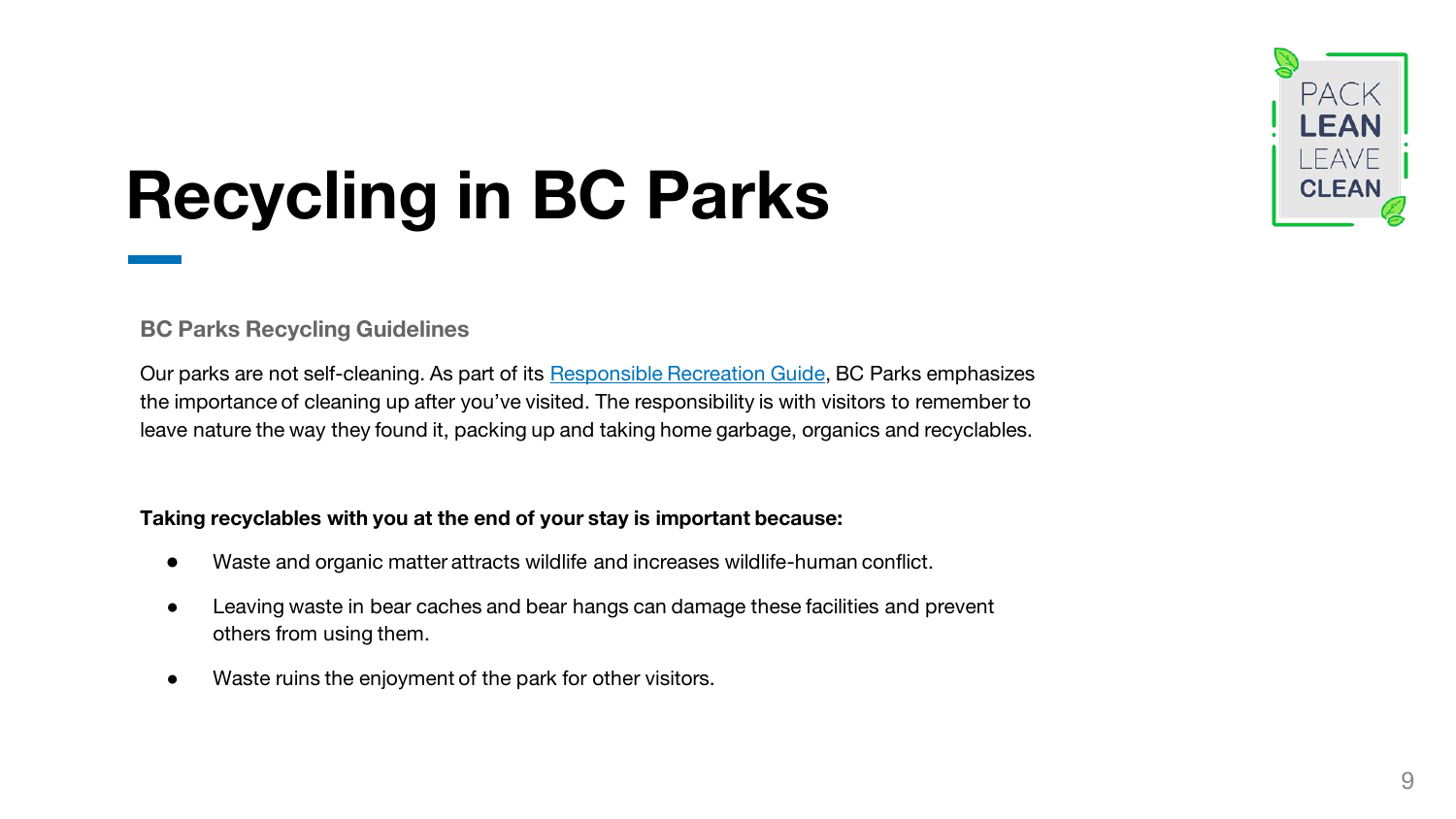## **What are Soft Plastics?**

The Pack Lean, Leave Clean Campaign encourages campers in BC to bring home all recyclables after camping, focusing primarily on soft plastic packaging (including plastic bags and overwrap, and other flexible plastic packaging).

Many campers in BC may not know that packaging for camping foods are accepted at depots, including:

- Energy bar wrappers
- Chocolate bar wrappers
- Energy gel packets
- Snack and candy pouches (with zippers, like: jerky, moon cheese, hydration powder)
- Meal pouches
- Plastic bags
- Overwrap (overwrap is the plastic packaging around things like flats of pop, diapers, paper towels, etc.

These items are accepted at a Recycle BC depots or drop-off locations. They should not be included in household recycling.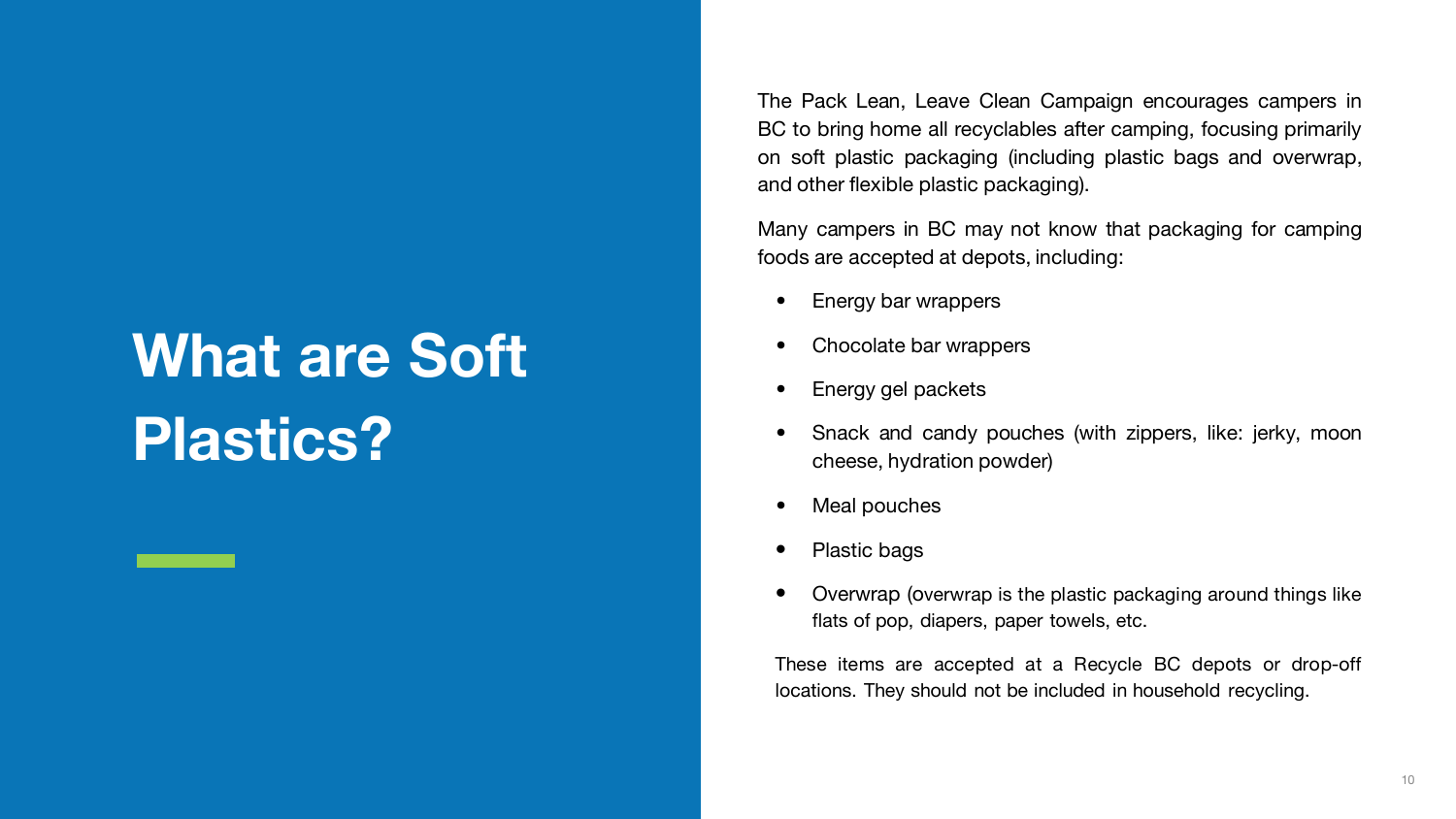**Where to Recycle Residential Camping Packaging**

**Flexible plastic packaging, plastic bags and overwrap, hard plastic packaging, metal containers, cartons, paper, glass bottles and jars, and foam packaging at participating locations**:

(Bottle Depots, Eco-Depots, Transfer Stations, Waste Management Centres, selected Return-Its, Landfills)

**Flexible plastic packaging, plastic bags and overwrap, and foam packaging at:**

London Drugs

**Hard plastic packaging, metal containers, cartons, paper (and in some communities glass):**

Recycle at home in recycling bins and/or bags

Search here: [RecycleBC.ca/Depots](https://recyclebc.ca/where-to-recycle/find-depot/)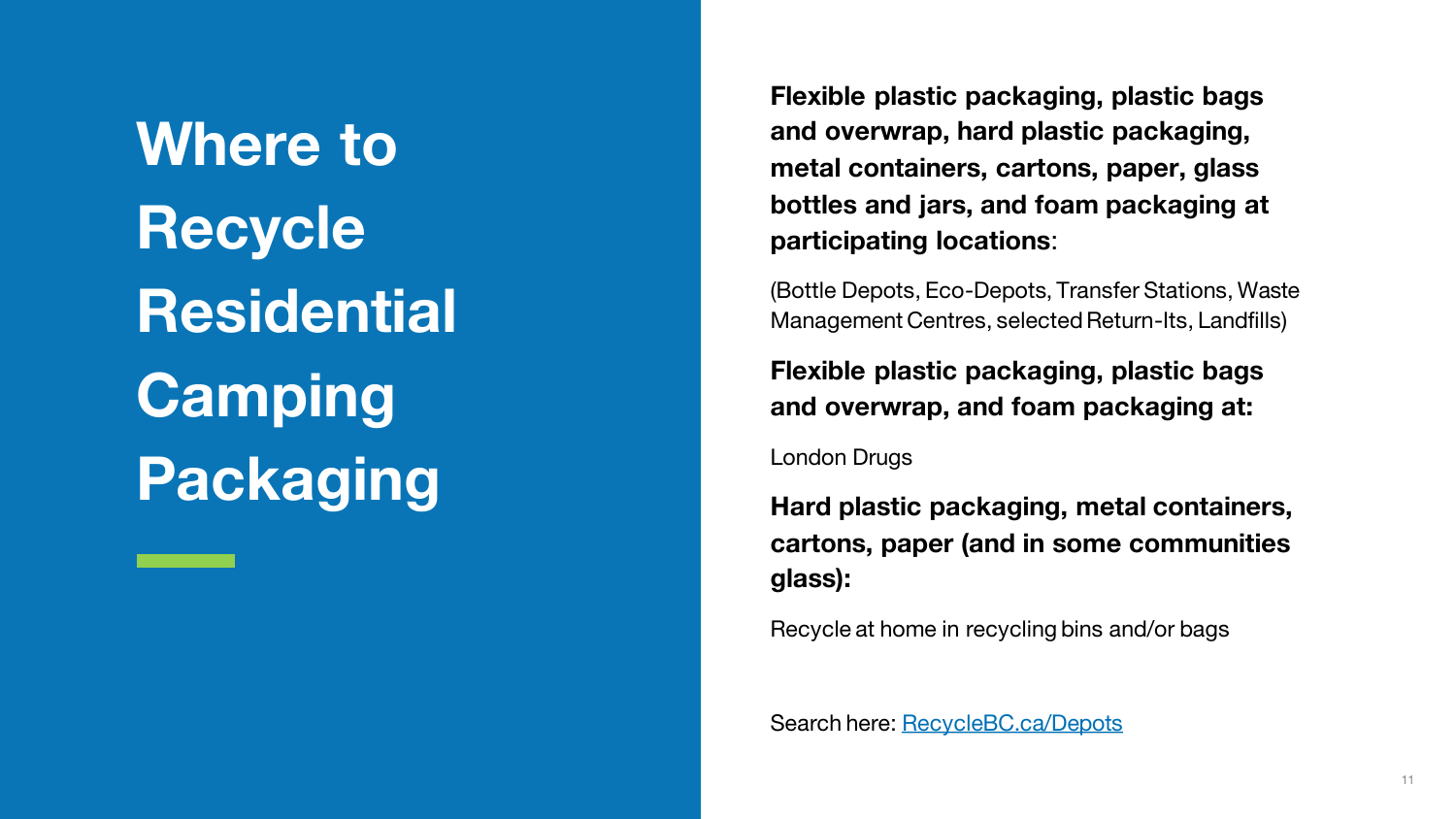# **Content Partnership**

### **Pack Lean, Leave Clean Articles**

As part of the campaign, Recycle BC is creating blog content that will be available through our website via the Pack Lean, Leave Clean page.

Blogs will be promoted on our social channels throughout the campaign, and we encourage partners to re-post or link to the blogs as appropriate.

Please reach out to our team if your organization is interested in cross-posting articles to your site or blog.

Contact: **communications@recyclebc.ca**